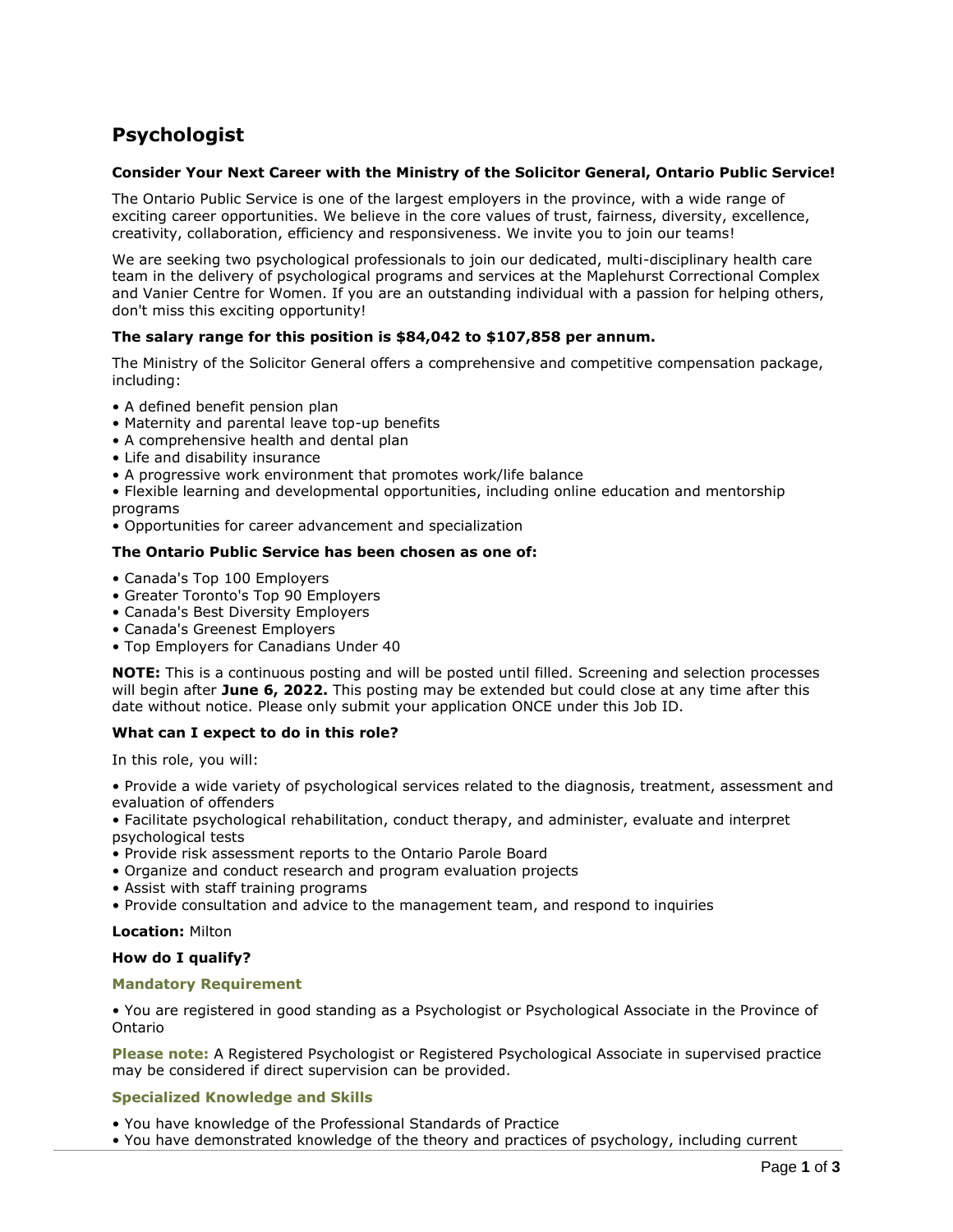rehabilitative, treatment and assessment techniques

• You have knowledge of the application and interpretation of assessment instruments to evaluate intellectual and personality functioning

• You can apply complex treatment techniques, and provide consultation and advice on diagnosis and treatment of offenders

- You have knowledge of forensic psychological assessment tools and techniques
- You have knowledge of program evaluation and research techniques

# **Communication and Interpersonal Skills**

• You can effectively communicate information on assessment approaches, findings, and treatment and rehabilitative activities

- You can maintain strong working relationships with multi-disciplinary team members
- You can conduct therapy and counselling sessions
- You can assist in professional supervision of placement students, and participate in staff training

## **Analytical and Problem-Solving Skills**

• You are skilled in making diagnoses and recommending appropriate treatment interventions

• You can provide diagnostic assessments, as well as formulate, deliver and evaluate treatment, crisis intervention and rehabilitation plans and programs

## **Other Essential Skills**

• You can organize, co-ordinate and supervise psychological services

# **OPS Commitment to diversity, inclusion, accessibility, and anti-racism**

We are committed to build a workforce that reflects the communities we serve and to promote a diverse, anti-racist, inclusive, accessible, merit-based, respectful and equitable workplace.

We invite all interested individuals to apply and encourage applications from people with disabilities, Indigenous, Black, and racialized individuals, as well as people from a diversity of ethnic and cultural origins, sexual orientations, gender identities and expressions.

Visit the [OPS Anti-Racism Policy](https://www.ontario.ca/page/ontario-public-service-anti-racism-policy) < [https://www.ontario.ca/page/ontario-public-service-anti-racism](https://www.ontario.ca/page/ontario-public-service-anti-racism-policy)[policy](https://www.ontario.ca/page/ontario-public-service-anti-racism-policy) > and the OPS Diversity [and Inclusion Blueprint](https://www.ontario.ca/page/ops-inclusion-diversity-blueprint) < [https://www.ontario.ca/page/ops-inclusion](https://www.ontario.ca/page/ops-inclusion-diversity-blueprint)[diversity-blueprint](https://www.ontario.ca/page/ops-inclusion-diversity-blueprint) > pages to learn more about the OPS commitment to advance racial equity, accessibility, diversity, and inclusion in the public service.

We offer employment accommodation across the recruitment process and all aspects of employment consistent with the requirements of Ontario's [Human Rights Code](http://www.ohrc.on.ca/en/ontario-human-rights-code) < <http://www.ohrc.on.ca/en/ontario-human-rights-code> >. Refer to the application instructions below if you require a disability-related accommodation.

## **Salary Range:** \$1,610.68 - \$2,067.10 Per Week

## **Additional information:**

• 2 Permanent, 655 Martin St, Milton, Central Region or 661 Main St, Milton, Central Region, Vulnerable Sector Check, Credit History Check, Local Police Databases Search, PIP/NICHE/RMS

## **Note:**

• In accordance with the Ontario Public Service (OPS), Employment Screening Checks Policy (ESCP), the top candidate(s) may be required to undergo a security screening check. Refer to the above to determine the screening checks that are required for this position.

Required security screening checks along with your written consent, will be sent to the Transition and Security Office (TSO), Talent Development Branch, Talent and Leadership Division to evaluate the results. If applicable, the TSO, with your written consent, will request and obtain any additional employment screening checks that were not obtained directly by you.

A record under the Criminal Code and/or other federal offence record(s) does not automatically mean you will be ineligible for the position. The employment screening check(s) will only be reviewed and evaluated by the TSO for the purpose of making a security clearance decision. The details of an individual's employment screening check(s) will be considered in